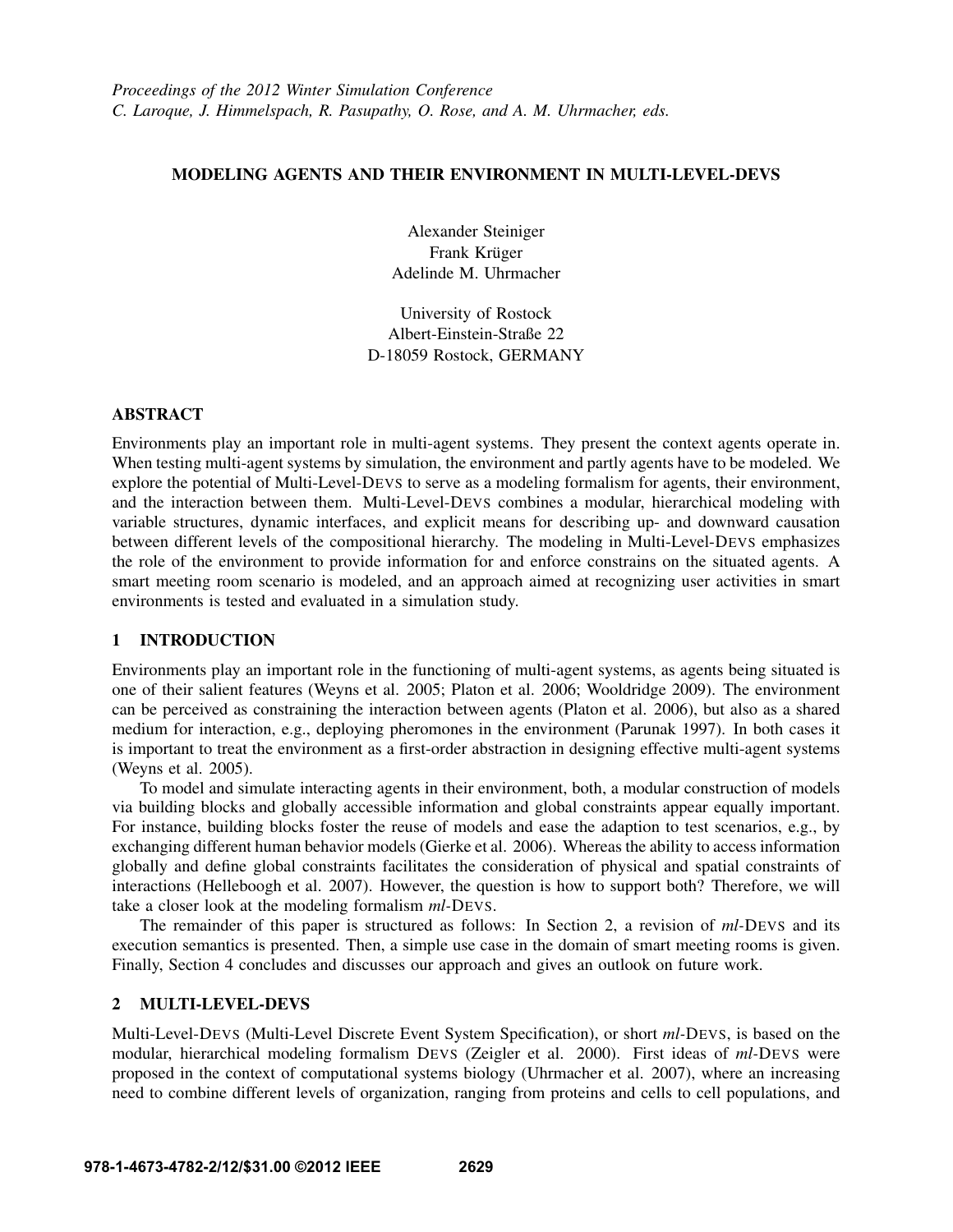to describe the up- and downward causation between those levels exist (Maus et al. 2011). We explore the potential of *ml-*DEVS to serve as a formalism to model agents, their environment, and the interaction between them.

Multi-Level-DEVS distinguishes between MICRO-DEVS and MACRO-DEVS models, which refer to atomic and coupled models in other DEVS variants. However, in *ml-*DEVS, macro models have a state and behavior of their own. The definitions of both models are based on those given in (Uhrmacher et al. 2007), which have been revised to cope with the needs of multi-agent systems, e.g., the introduction of component interfaces that are accessible by the macro level and thus a clear separation between private and public information of components.

### 2.1 MICRO-DEVS Models

Let *XY* and *S* be structured sets  $\{(n, v) | n \in \mathcal{N} \land v \in Dom_n\}$ , where  $Dom_n$  is the domain of *n* and N refers to all available names including port and state variable names. A MICRO-DEVS or micro model is then defined as follows:

Definition 1 (MICRO-DEVS) A MICRO-DEVS model is defined as structure

$$
\langle id, XY, S, s_{\text{init}}, p, \delta, \lambda, ta \rangle
$$

with

| id                                                | is a unique identifier and $id \in \mathcal{N}$                                               |
|---------------------------------------------------|-----------------------------------------------------------------------------------------------|
| XY                                                | is the structured set of in- and outputs                                                      |
| S                                                 | is the structured set of states                                                               |
| $s_{\text{init}} \in S$                           | is the initial state                                                                          |
| $p: S \rightarrow 2^{\mathcal{N}}$                | is the port selection function                                                                |
| $\delta: XY^b \times Q \rightarrow S \times XY^b$ | is the state transition function, where $XY^b$ is a multiset over elements in XY,             |
|                                                   | Q is a set of tuples $\{(s,e) s\in S, 0 \le e \le ta(s)\}\$ , and e is the time elapsed since |
|                                                   | the last state transition                                                                     |
| $\lambda: S \rightarrow XY^b$                     | is the output function                                                                        |
| $ta: S \to \mathbb{R}_0^+ \cup \infty$            | is the time advance function                                                                  |
|                                                   |                                                                                               |

The model communicates with its surroundings via the set *XY*. The time advance function *ta* associates with each state a time interval the state will persist per Multimodel and after which an internal event (if no input event has arrived) or a confluent event (an input event occurs at the same time) will be triggered. In both cases, the output function  $\lambda$  is invoked and creates outputs for the given state. Subsequently, the transition function  $\delta$  is invoked changing the model's current state. In contrast to Uhrmacher et al. (2007), the model can create additionally information in  $\delta$ , which is then accessible at the macro level. If an input event arrives at a time, when the time defined by *ta* has not yet elapsed, only  $\delta$  will be invoked. The port selection function *p* determines, which ports are available in a given state. Only those can be used for receiving input events, sending output events, and propagating information upwards to the macro level.

### 2.2 MACRO-DEVS Models

MACRO-DEVS or macro models refer to coupled models of other DEVS variants as they comprise submodels (components) and thus allow a composition of those. However, compared to coupled models, macro models have a state and behavior of their own, and they have functions that closely tie the behavior of the macro level to the behavior at the micro level. A MACRO-DEVS model is defined as follows:

Definition 2 (MACRO-DEVS) A MACRO-DEVS model is defined as structure

 $\langle id, XY, S, s_{\text{init}}, p, C, MC, \delta, \lambda_{\text{down}}, v_{\text{down}}, sc, act_{\text{up}}, \lambda, ta \rangle$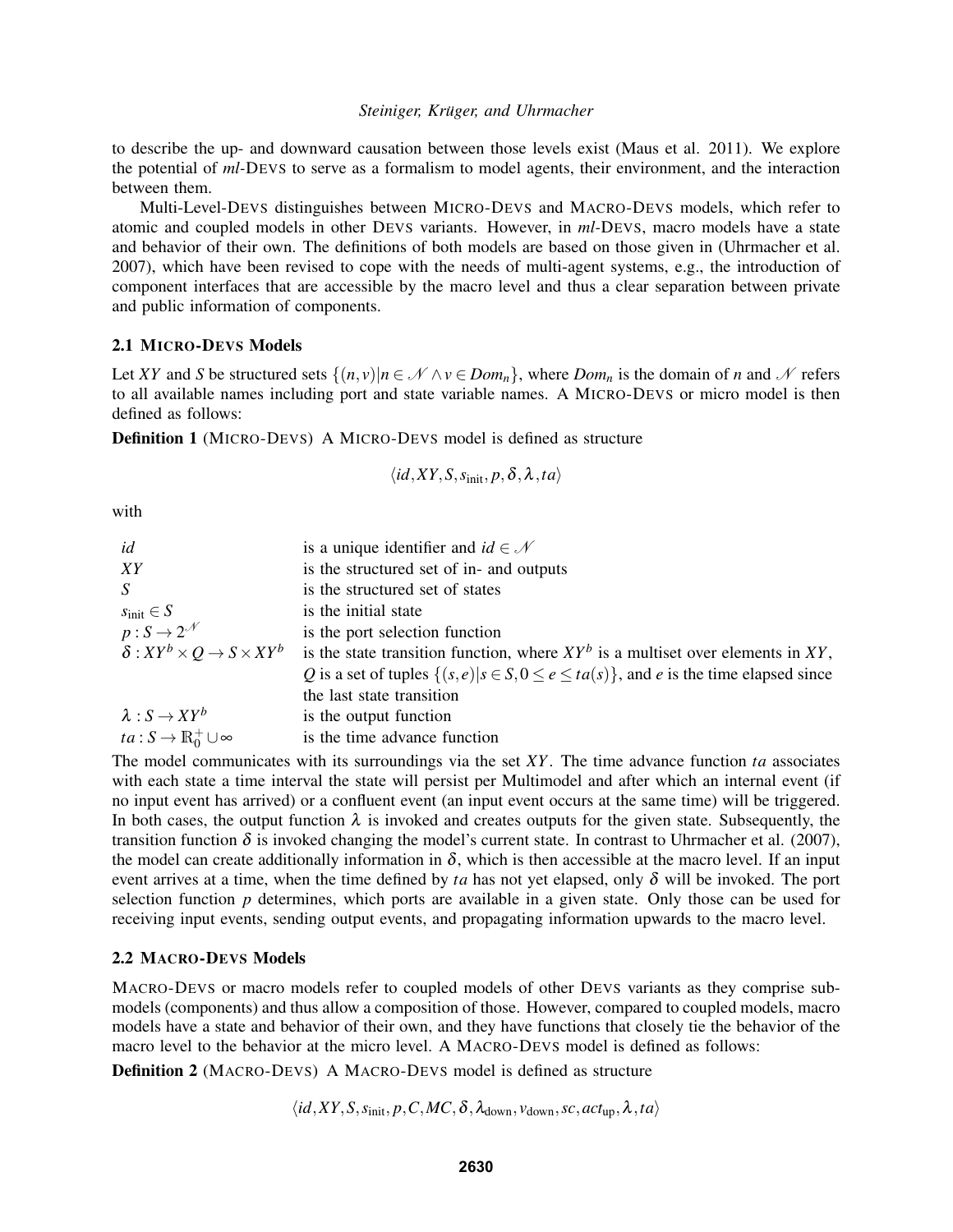with

*C* is the set of sub-models, which can be of type MICRO-DEVS and MACRO-DEVS

| MC                                                                                                     | is the set of multi-couplings $\{mc mc: \mathcal{N} \rightarrow 2^{\mathcal{N}} \setminus \emptyset\}$ , |
|--------------------------------------------------------------------------------------------------------|----------------------------------------------------------------------------------------------------------|
| $\delta: XY^b \times Q \times 2^{\mathcal{I}_C} \rightarrow S \times XY^b$                             | is the state transition function, where $\mathcal{I}_C$ denotes the set of                               |
|                                                                                                        | component interfaces $\{(id, XY)   \exists c \in C \land c = < id, XY,  >\}$                             |
| $\lambda_{\text{down}}: S \rightarrow 2^{\mathscr{I}_C}$                                               | is the downward output function                                                                          |
| $v_{\text{down}}: S \rightarrow 2^{\{(n,v) n\in\mathcal{N}\wedge v\in Dom_n\}}$                        | is the value coupling downward                                                                           |
| $sc: S \rightarrow 2^C \times 2^{MC}$                                                                  | is the structure change function                                                                         |
| $act_{\text{un}}: S \times 2^{\mathcal{I}_C} \rightarrow \{ true, false \}$ is the activation function |                                                                                                          |
|                                                                                                        |                                                                                                          |

The identifier *id*, the structured sets *XY* and *S*, the initial state  $s_{\text{init}}$ , and the functions  $p$ ,  $\lambda$ , and *ta* are defined as for MICRO-DEVS models. In addition, *C* denotes the set of potential components, which can be micro or macro models. The communication structure between components in conjunction with their variable ports is specified by a dynamic coupling mechanism called multi-couplings. Multi-couplings are defined by the set *MC* of functions that map one source port name to several target port names. The availability of ports, whose names match those specified in a multi-coupling, during execution implies the existence of a concrete coupling between those ports and thus the models they refer to as long as the ports are available. To support variable structures, the structure change function *sc* determines the available components and multi-couplings for a given state. The available components indicate the current composition structure, whereas the available multi-couplings define the current communication structure. Thereby, *ml-*DEVS stands in the tradition of other DEVS variants that support variable structures in a top-down manner, like the approach by Barros (1997).

However, in *ml-*DEVS, of particular interest are the questions: how does the macro model's state constrain activities at its micro level and how do activities at the micro level influence those at the macro level in return? Please note that models at the micro level, i.e., the macro model's components, can also be macro models that have components at their micro level and so on. Interdependencies between different organizational levels are typically referred to as down- and upward causation (Campbell 1974). In *ml-*DEVS, those can be expressed explicitly and split into information transfer and activation:

**Downward information:** The function  $v_{down}$  realizes the downward causation at information level. It couples relevant state variables of the macro model to ports of its components (value coupling). Values of those variables are made directly accessible to the micro level (for reading) and, in addition, those values can be manipulated by the macro model systematically, e.g., values that models at the micro level access can be distorted or uncertain.

**Downward activation:** Downward activation refers to the ability of macro models to initiate state transitions at the micro level. To do so, events need to be generated. This is realized by the function  $\lambda_{\text{down}}$ , which allows the macro model to send events directly to its components by accessing their ports.

Upward information: Information can be propagated upwards from the micro to the macro level by models changing their ports at the micro level. In the transition function of the MACRO-DEVS model, information about models at the micro level, i.e., which ports and, in contrast to Uhrmacher et al. (2007), also which values in the ports are available, are accessed and used to determine the next state of the macro model.

Upward activation: Upward activation refers to the ability to initiate changes at the macro level by the micro level by changing ports or port values. The function *act*up guards the fulfillment of invariants that are defined at the macro level and refer to the macro model's components, their ports, and published values at those ports. If an invariant is violated, the macro model's transition function  $\delta$  will be invoked.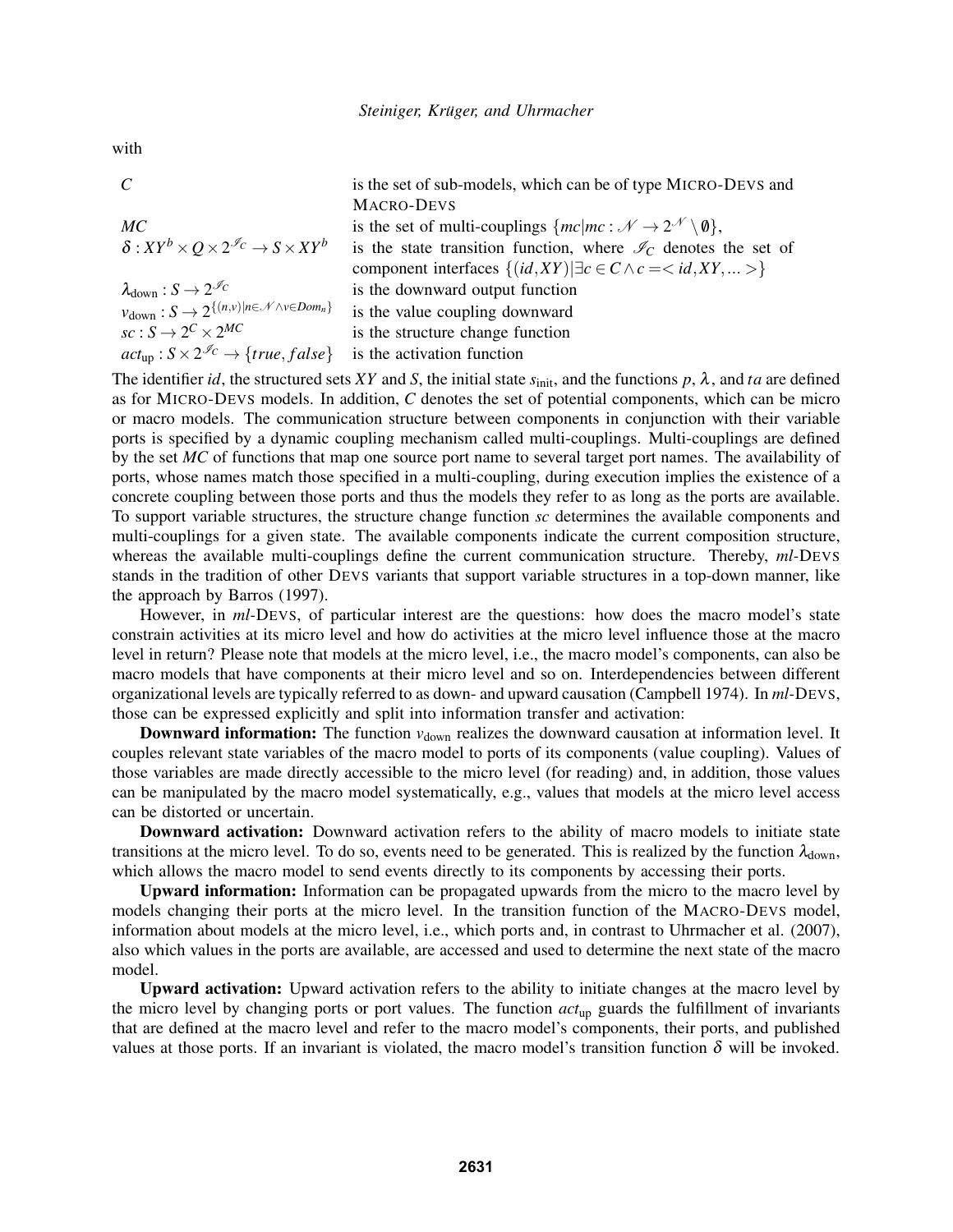### 2.3 Simulation

Multi-Level-DEVS models describe discrete event systems. Following the tradition of DEVS, an abstract simulator specifies how trajectories are produced according to the model description (Zeigler et al. 2000). Thereby, the changes made in the revised formalism are reflected by the abstract simulator that is presented next (cf. Uhrmacher et al. (2007)). Those changes include, no distinction between in- and outputs, the propagation of values in addition to port names up the model hierarchy, and the clear separation between private and public information of components, i.e., the introduction of component interfaces that are accessible by the macro level. A component interface is defined by the ports of the component and the values in those ports. The direction of a port is determined by its context, i.e., a port can be used as input and output port.

The abstract simulator of *ml-*DEVS is a treelike structure comprising of two processor types, i.e., "simulators" as leaves and "coordinators" as inner nodes. The former are responsible for executing MICRO-DEVS models, whereas the latter execute MACRO-DEVS models. To do so, coordinators and simulators communicate top-down and bottom-up the hierarchy via predefined messages, i.e.,  $\star$ -messages, x-messages, y-messages, and done-messages. A third kind of processor, the "root-coordinator", that is not associated with a model forms the root of the processor tree. It initiates and controls the simulation cycles. In the following, simulators and coordinators of the revised version of *ml-*DEVS are briefly described.

## 2.3.1 Simulator

The simulator of *ml-*DEVS is shown in Listing 1 as pseudocode and similar to those of other PDEVS (Parallel DEVS) variants (Uhrmacher et al. 2007), in particular the processing of \*-messages (lines 10-12). However, there is only one transition function  $\delta$  invoked (16) after receiving an x-message (14). Besides the actual model inputs, the x-message might contain information propagated downwards by the simulator's parent (denoted as  $xy$ ). The state space,  $\delta$  operates on, is structured into the usual (private) state *S* and the in- and outputs *XY*, which can be interpreted as public state. After executing  $\delta$ , the in- and outputs are flushed to delete downward propagated information (17). The time of the last event ( $\text{tole})$  is set to  $\text{t}$  and the time of the next internal event (tonie) is determined based on the time advance function *ta* (18-19). Finally, the port selection function *p* is executed to determine the active port names for the given model state (20) and a done-message is sent to the simulator's parent including the updated in- and outputs and the micro model's tonie (21). This allows to propagate information upwards to the macro level separated from regular outputs generated in the  $\lambda$ -function (12) and sent within a y-message (13).

#### 2.3.2 Coordinator

The coordinator is shown in Listing 2 and combines functionality of other PDEVS coordinators and the *ml-*DEVS simulator. In a first step, \*-messages are sent to all imminents, i.e., sub-processors whose tonie equals  $\pm$  (line 18). Then, the coordinator waits for a y-message of each imminent. Outputs directed to the coordinator are stored in the current in- and outputs  $m \times y$  (20) of the macro model associated with the coordinator (external output couplings). Whereas, outputs directed to other children (internal couplings) are buffered in  $ic<sub>msg</sub>$  (21). If the associated macro model is imminent, its  $\lambda$ -function will be invoked and the outputs will be merged with  $m$ . xy (23), which are then sent to the coordinator's parent in a y-message (24). As in other PDEVS variants, the coordinator waits for a x-message of its parent to proceed (25). The message contains, on the one hand, regular inputs x, i.e., outputs of other models generated by their  $\lambda$ -functions and directed to the coordinator, and value coupled information  $xy$  on the other hand. That information will be discarded, if there are no corresponding ports available in the associated macro model.

Afterwards, x-messages are sent to all imminent and influenced children, and those that should be downward activated referring to the function  $\lambda_{down}$  (31-33). Thus, x-messages contain the values buffered in *icmsg* (21), inputs in x that are directed to the coordinator's children (external input couplings), events for activating children, and information defined by the  $v_{down}$ -function that should be propagated downwards.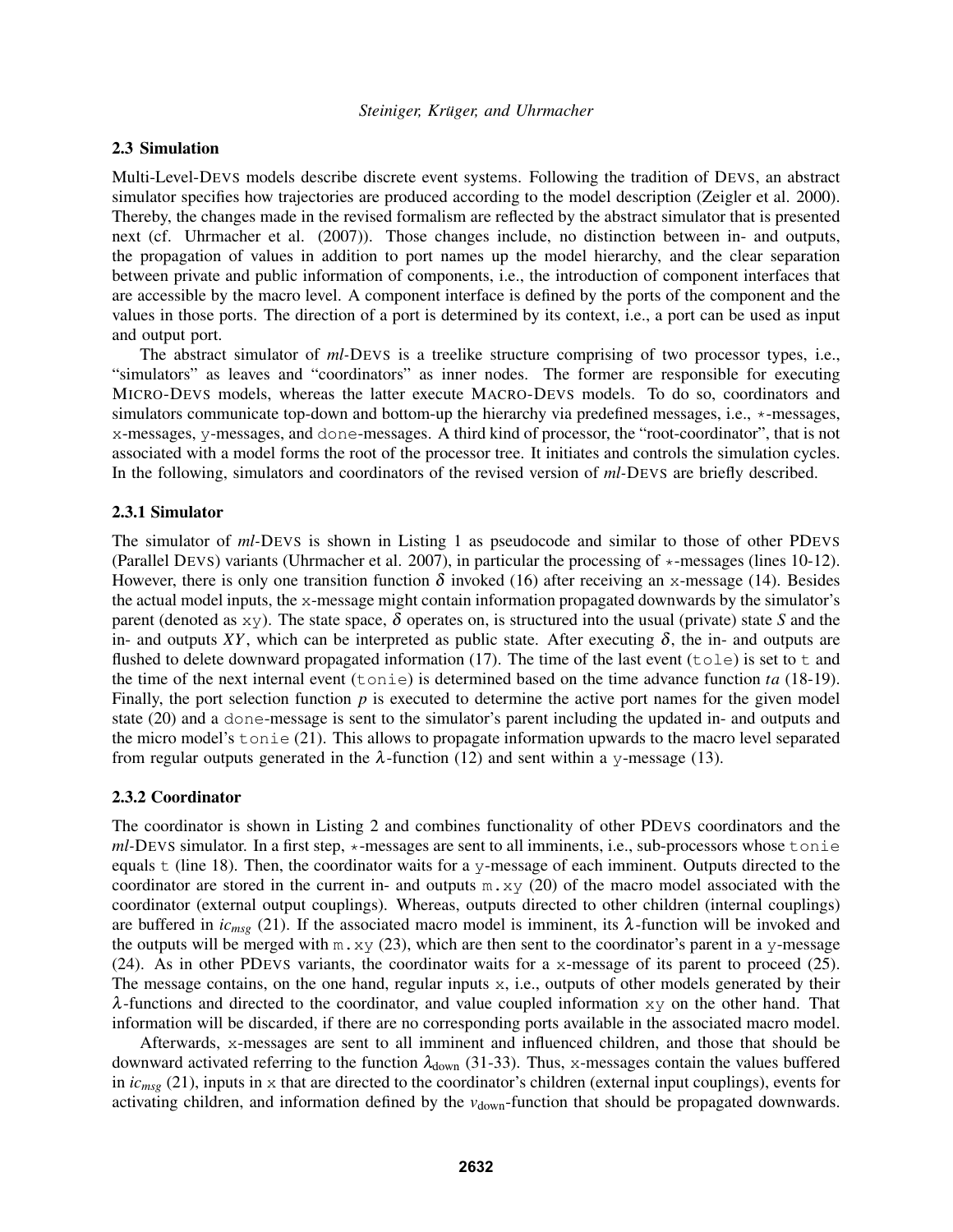#### Listing 1: Pseudocode of a simulator of *ml-*DEVS.

```
1 variables
     m // associated micro model
3 m.xy // current inputs and outputs
4 m.state // current state
5 tole // time of last event
6 tonie // time of next internal event
7 x // current external input events
8 xy // downward propagated information
9
10 when receive *-message (t) at time t
11 m.xy = m.\lambda (m.state)<br>12 send v-message (m.i)send y-message (m.id, m.xy, t) to parent
13
14 when receive x-message (id, x, xy, t) at time t with input value x
15 update m.xy according to x and xy
16 (m.state, m.xy) = m.\delta(m.xy, m.state, t - tole)<br>17 flush(m xy, x)
     flush(m,xy,x)18 tole = t
19 tonie = tole + m.ta(m.state)
20 update m.xy according to m.p(m.state)
21 send done-message (m.id, m.xy, tonie) to parent
```
In contrast to Uhrmacher et al. (2007),  $\lambda_{down}$  is invoked after the coordinator received a x-message (32). Thus, a macro model can activate sub-models not only if it is imminent. After sending x-messages, the coordinator waits for done-messages of all imminent, influenced, and downward activated children (34) and *inter face*<sub>*C*</sub> will be updated according to the upward propagated information from the micro level (35). Finally, it is checked whether the associated macro model has to be triggered, i.e., whether its  $\delta$ - and structural change function have to be invoked (38-41). The macro model will be triggered, if there are inputs in the received  $x$ -message directed to it, if the model is imminent or if an invariant guarded by the activation function *act*up is violated (39). At the end, the current in- and outputs are updated according to the active ports determined by the port selection function  $p(43)$ , the tonie is updated  $(44)$ , and a done-message including the public information is sent to the coordinator's parent (45).

## 3 APPLICATION: ACTIVITY RECOGNITION IN A SMART MEETING ROOM

The simulation model we have developed aims at producing synthetic sensor data for testing and evaluating model-based activity recognition in smart environments as described in (Krüger et al. 2012). The activity recognition system under test employs probabilistic plan recognition based on particle filter methods. We focused on forward estimation, which facilitates online recognition of user activities as basis for real-time assistance in smart environments. Thereby, the recognition system is parameterized referring to an assumed error in the sensor data, which reflects the sensor reliability. Interesting questions are, how this reliability affects the performance of the recognition system, and how the recognition systems deals with different accuracies of the actual sensors.

## 3.1 Description of the Simulation Model

The model is composed of four different types of models reflecting our test scenario: coffee machine, printer, sensor mat, and user, which are distinct *ml-*DEVS models with their own states and behavior. These models are situated in the environment, which is a MACRO-DEVS model. Up- and downward causation are used for indirect communication between models, e.g., those representing users and sensors. Thereby, location information of the modeled users is globally available and accessed by the sensor models via value coupling (downward information). Although the environment model keeps track of those locations, the update of locations is triggered by the user model. Coffee machine and printer are represented by simple MICRO-DEVS models. If one of them misses a certain resource, e.g., water or paper, it will signal that to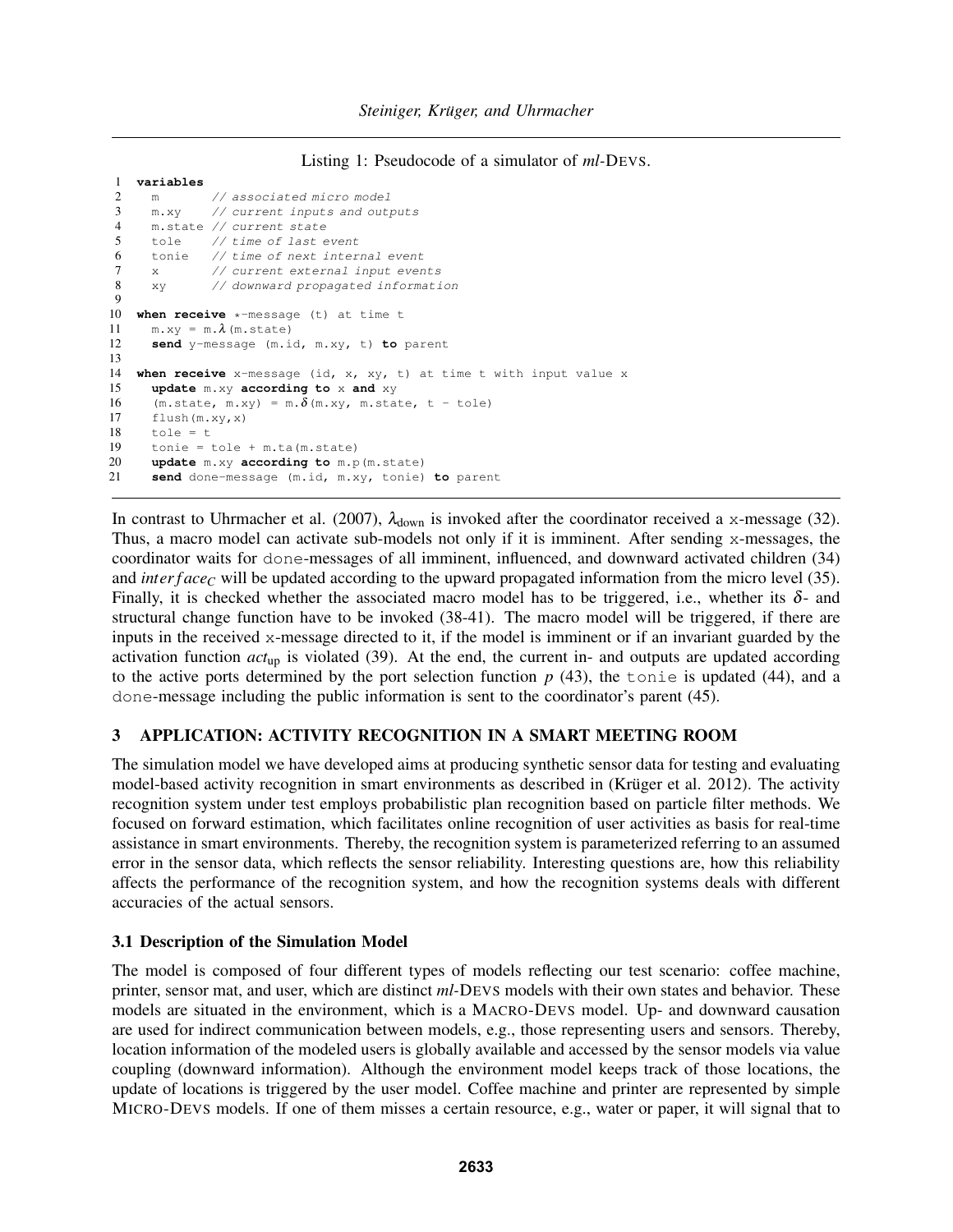Listing 2: Pseudocode of a coordinator of *ml-*DEVS.

```
1 variables:
 2 m // associated macro model
 3 m.state // current state
 4 m.xy // current inputs and outputs
 5 m.C // current children
 6 m.MC // current multi-couplings
 7 IMM // imminent children
 8 INF // influenced children<br>9 \frac{1}{2} \frac{1}{2} \frac{1}{2} \frac{1}{2} \frac{1}{2} \frac{1}{2} \frac{1}{2} \frac{1}{2} \frac{1}{2} \frac{1}{2} \frac{1}{2} \frac{1}{2} \frac{1}{2} \frac{1}{2} \frac{1}{2} \frac{1}{2} \frac{1}{2} \frac{1}{2} \frac{1}{2}9 ACT // children to activate<br>10 \times // current external inn
        x // current external inputs
11 xy // downward propagated information
12 icmsg // internal coupling messages
13
14 when receive *-message (t) or x-message (id, x, xy, t) at time t
15 // querying all imminent models and distributing their output
16 if received message is *-message (t) then<br>17 // TMM = C \in m \cap L tonie (C) = t// IMM = c \in m.C | tonie(c) = t
18 send *-message (t) to all d \in IMM19 wait for y-messages (d.id,d.xy,d.t) from all d ∈ IMM
20 update m.xy with y-message directed to parent of m
21 update i_{Cmsg} with y-message directed to other children<br>
i_{Cm} if t = \text{tonic}(m) then
22 if t = \text{tonie(m)} then<br>23 m. xy = m. xy || m. \lambda ||
              m.xy = m.xy \cup m.\lambda (m.state)
24 send y-message (m.id, m.xy, t) to parent<br>25 wait for x-message (id. x. xy. t) from
              wait for x-message (id, x, xy, t) from parent
26
27 \frac{27}{28} // execute all imminent and influenced children<br>28 update m.xy according to received x and xy
        28 update m.xy according to received x and xy
29 // INF = {c \in m.C \vert \exists x \in m.mc(y) \exists d \in m.C \cup \{m\} : (x, ?) \in c. xy \land (y, ?) \in d. xy \land c \neq d\}<br>30 // ACT = \{c \in m.C \vert \exists (id, ?) \in m \lambda : (m \text{ state}) : id = c \text{ id}\}30 // ACT = \{c \in m.C \mid \exists (id, ?) \in m.\lambda_{down}(m.state) : id = c.id\}<br>31 for each d \in \text{IMM} \cup \text{INF} \cup \text{ACT} do
        31 for each d ∈ IMM ∪ INF ∪ ACT do
32 msg = \emptyset U inputs(d, ic_{msg}, m.xy, m.\lambda_{down}(m.state))<br>33 send x-message (d.id. msg. m.v_{down}(s), t) to d
           33 send x-message (d.id, msg, m.vdown(s), t) to d
34 wait for done-message (d.id, d.xy, d.tonie) from all d
                 update interface<sub>C</sub> according to d.id and d.xy
36
37 // execute associated macro model
38 msg = getMessageForMe(x)
39 if msg \neq \emptyset \lor t = tonie(m) \lor act_{up}(m.state, interface_C) with interface_C = \{(id, XY)|c \in m.C : c = < id, XY... >\} then<br>40 (m.state.m.xy) = m. \delta (m.xy. m.state.t-tole(m). interfacec)
40 (m.state,m.xy) = m.\delta(m.xy, m.state, t - tole(m), interface_C)<br>41 (m C m MC) = m sc (m state)
            (m.C,m.MC) = m.sc(m.state)42 flush(m.xy,x)
43 update m.xy according to m.p(m.state) and interface<sub>C</sub>
44 tonie = min_{c \in m.C \cup \{m\}}(tonie(c)))45 send done-message (m.id, m.xy, tonie) to parent
```
their surroundings by changing its ports, via which those resources can then be replenished by the modeled user.

An overview of the communication structure in our simulation model is shown in Figure 1. The blue boxes represent the agents identified by their labels. Edges between ports, depicted as white boxes with arrows, represent multi-couplings between those ports used for a direct communication and interaction between the agents associated with the ports. The arrows in the ports indicate the direction of this communication and interaction. The dashed edges represent information transfer via value coupling, whereas dashed arrows refer to up- and downward activation between the user agent and environment model (*Smart Meeting Room*).

In the following, the environment, user, and sensor model are described in more detail: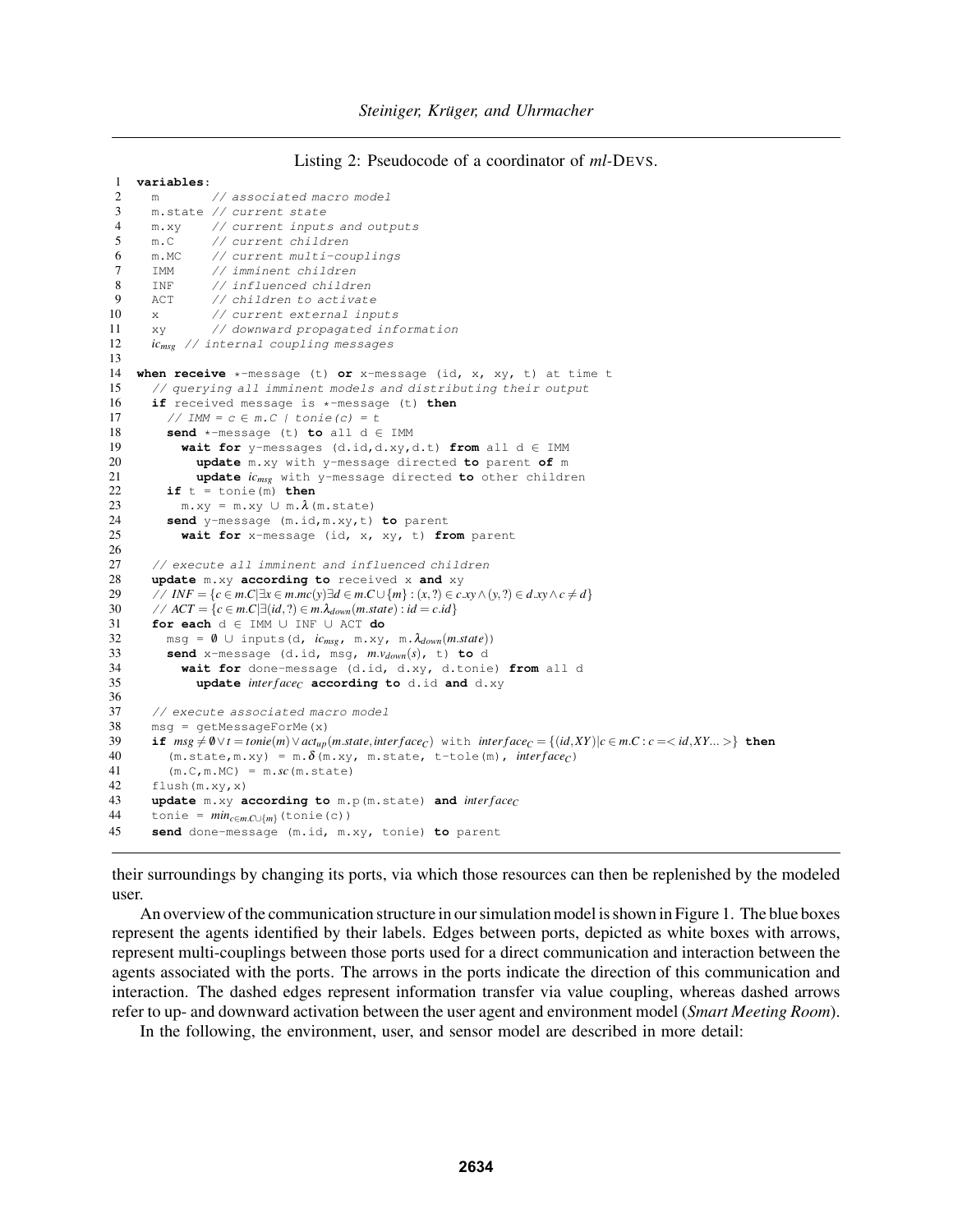

*Steiniger, Kruger, and Uhrmacher ¨*

Figure 1: Simplified communication structure in the simulation model.

# 3.1.1 Environment Model

As mentioned before, the (smart) environment is explicitly modeled in our approach. It is represented by a MACRO-DEVS model that forms the root of the compositional hierarchy of our simulation model. This model might communicate with its surroundings via a well-defined interface (in terms of its ports). However, referring to the sub-models that are situated in it, the environment is more than merely a loosely coupled building block. It has access to information that sub-models would like to make globally available, and, in addition, it constrains interactions and controls the information flow between those sub-models. In our scenario this means that the environment model is restricting the intended movement of the user taking physical constraints into account, constraining intended interactions between user, printer, etc. according to environmental situations, and making information about locations available to the modeled sensors.

We realized two models of our smart environment: one without and one with an explicit representation of the physical environment. In the first model, user agents move from one location of interest to another by just consuming a certain time. In the second model (*Smart Environment 2*), spatial constraints of a physical environment are considered. Therefore, the state of the model contains a regular grid, in which information about locations of modeled users and their spatial extension is kept. The constraints that now apply referring to the users' activities are similar to those considered in many other multi-agent environments (Parunak 1997; Helleboogh et al. 2007). Printer, coffee-machine, and sensors are localized on the grid as well. Due to spatial constrains, moving towards the coffee machine is required to make coffee. To know this is the responsibility of the agent, however, the responsibility how to get to the coffee machine in terms of actual movement is the responsibility of the environment. This means that the model *Smart Environment 2* only expects from "its users" the ability to come up with a high-level plan, however, not the knowledge of how this plan can be achieved in this environment. In the current implementation, the path to the coffee machine or other locations is determined globally assuming that users tend to use the shortest path. Thereby, users can only move to an adjacent cell at a time, and cannot pass through "ger" cells, e.g., walls or furniture. The agent-environment communication and interaction is realized by means of up- and downward causation. Checking constraints and guarding invariants is part of the environment model's behavior.

# 3.1.2 User Model

At the moment, our user model is rather simple and a proof of concept, as the agent performs a predefined action sequence and does no decision making on its own. The actions a user agent can perform refer to those given in Table 1. Fetching resources, e.g., paper or water, is modeled implicitly. If the user is at a location that provides a certain resource, e.g., the paper stack or water sink, the user will receive the corresponding resource. Replenishing resources is realized as explicit interaction between the agents, by using variable ports and multi-couplings (see Figure 1). In case there is no physical representation of the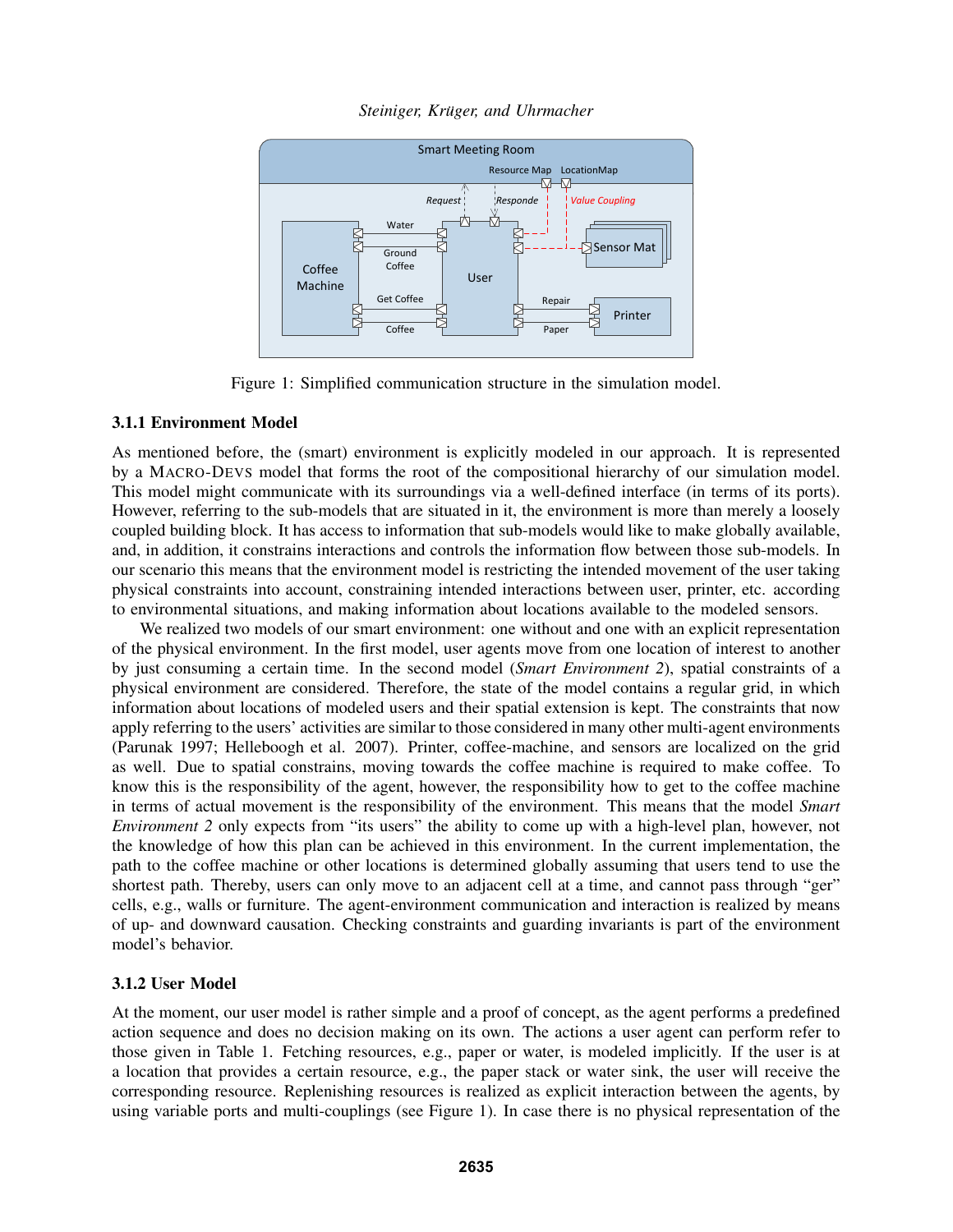Table 1: User actions related to their locations ( $\cdot$  denotes that the location of the action cannot be determined by the available sensors).

| Action                | Location       | Action                  | Location       |
|-----------------------|----------------|-------------------------|----------------|
| goto                  |                | start enter             |                |
| end enter             | door           | start repair printer    | printer        |
| finish repair printer | printer        | fetch paper             | paper stack    |
| fetch ground coffee   | coffee jar     | fetch water             | water tap      |
| replenish paper       | printer        | replenish ground coffee | coffee machine |
| replenish water       | coffee machine | start exit              | door           |
| end exit              |                |                         |                |

user movement, the user is represented by a MICRO-DEVS model. If there is a physical environment, the user is represented by a MACRO-DEVS model that includes a locomotion sub-model. This model is responsible for requesting paths and moving along those cell by cell. However, in both cases the user agent does not update its location, but the environment does so to maintain consistency and check constraints, such that a cell is only occupied by one user at a time. As *ml-*DEVS is a general formalism and not restricted to any agent architecture, more sophisticated user agents, e.g., (Gierke and Uhrmacher 2005; Schattenberg and Uhrmacher 2001), can be realized.

# 3.1.3 Sensor Model

Sensors are crucial components, as they provide the observations that are the basis for the activity recognition. We employ certain error models to produce realistic sensor readings, as context information in general and sensor readings in particular can be considered as imperfect (Henricksen and Indulska 2004). For each of the six locations of interest (see Table 1) an instance of the sensor model is created, which is customized by parameters, such as the actual location and frequency. The sensor model itself is a MACRO-DEVS model containing a sensing unit model. The macro model can activate or deactivate the sensing unit by downward activation after receiving corresponding input events or after a certain time has elapsed. The sensing unit is responsible for generating the actual output of the simulated sensor, which is then used for testing the activity recognition. The sensing process is modeled as indirect communication between user agents and the sensor models by using up- and downward causation. As mentioned before, location information is global and thus each sensor model can check whether there are any agents at its associated location or not. Instead of transmitting the ground truth, i.e., the presence or absence of agents at a location, an error model is applied on the ground truth. This error model refers to a given accuracy of the produced sensor readings.

#### 3.2 Simulation and Results

To test the robustness of the activity recognition and evaluate its performance systematically, we produced synthetic data with a varying accuracy of the simulated sensors ranging from 0 to 100% and applied the recognizer to that data. Thereby, the accuracies for all six sensors were set globally to the same value. All other model parameters, e.g., action durations or sampling frequencies, remained unchanged for all accuracies chosen. Figure 2(a) illustrates the schematic layout of the modeled physical environment, which is considered in our model *Smart Environment 2* with the locations of interest. Each of these locations is associated with one simulated sensor. A test arrangement of real sensor mats for demonstration and on-site testing of the activity recognition is depicted in Figure 2(b).

Figures 3 and 4 show the trajectories of the simulated sensors, visualized as bichrome color maps, for single runs and the same scenario, but with an accuracy of 100% (perfect observations) and 90%. In both figures the x-axis denotes the time elapsed in simulation and the y-axis refers to the locations with which sensors are associated (see Figure 2(a)). A black patch indicates the presence of users at the corresponding location denoted at the y-axis and white areas indicate the absence of users. With decreasing sensor accuracy the degree of noise, i.e., the divergence between actual and perfect observation, is increasing.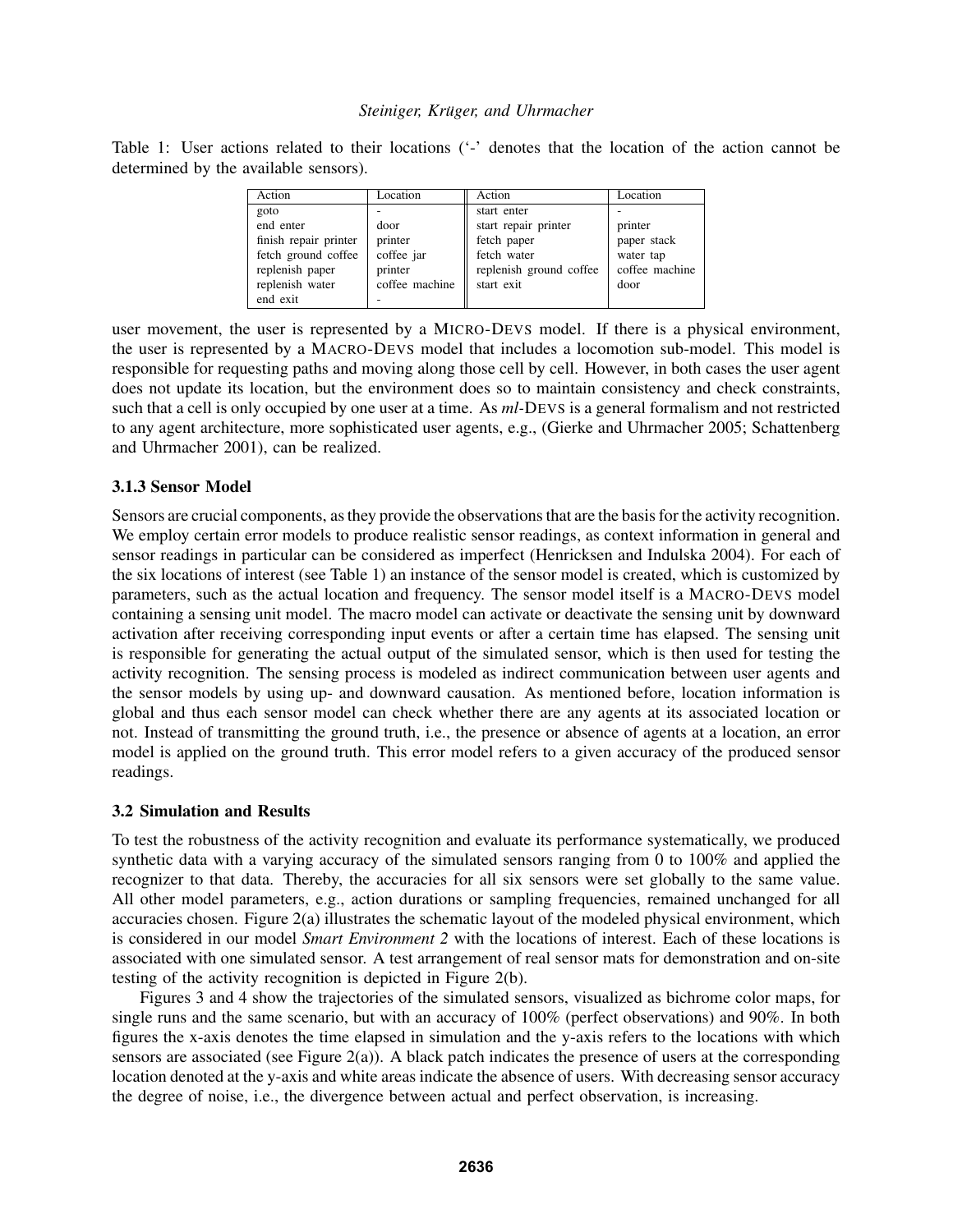

(a) Schematic layout showing the locations of in-(b) Test arrangement of real sensor mats for on-site terest. testing.

Figure 2: Physical environments.



Figure 3: Output trajectories of all sensors for a simulated accuracy of 100% (0% error rate).



Figure 4: Output trajectories of all sensors for a simulated accuracy of 90% (10% error rate).

After producing synthetic sensor data, the activity recognition was applied to the data and the corresponding results, i.e., the recognized plan, were recorded for further analyses. Based on those results and the ground truth, i.e., the actual plan of the user agent, provided by the simulation, we started computing different performance metrics, e.g., the recognition rate, the Hamming distance (adapted for different lengths) and the Levenshtein distance (Levenshtein 1966) between the recognized and actual plan. Thereby, it became obvious that the use of a particular performance metrics has a significant impact on the evaluation. For instance, some metrics might be able to detect shifts in the plans. Also in many cases, weighting the deviations between estimated and actual plan and a weighting between different types of recognition errors is desirable. This is, for instance, possible with the dynamic time warping algorithm (Rabiner and Myers 1981) that is currently tested.

In our scenario, some of the user actions, e.g., *goto*-actions, cannot be distinguished by only using the data of the available sensors. However, the evaluation showed that the recognition system under test is able to resolve those ambiguities by using the underlying causal model for correct sensor data (accuracy of 100%). By decreasing the sensor accuracy to 90% the recognition rate reaches 92.63% for an assumed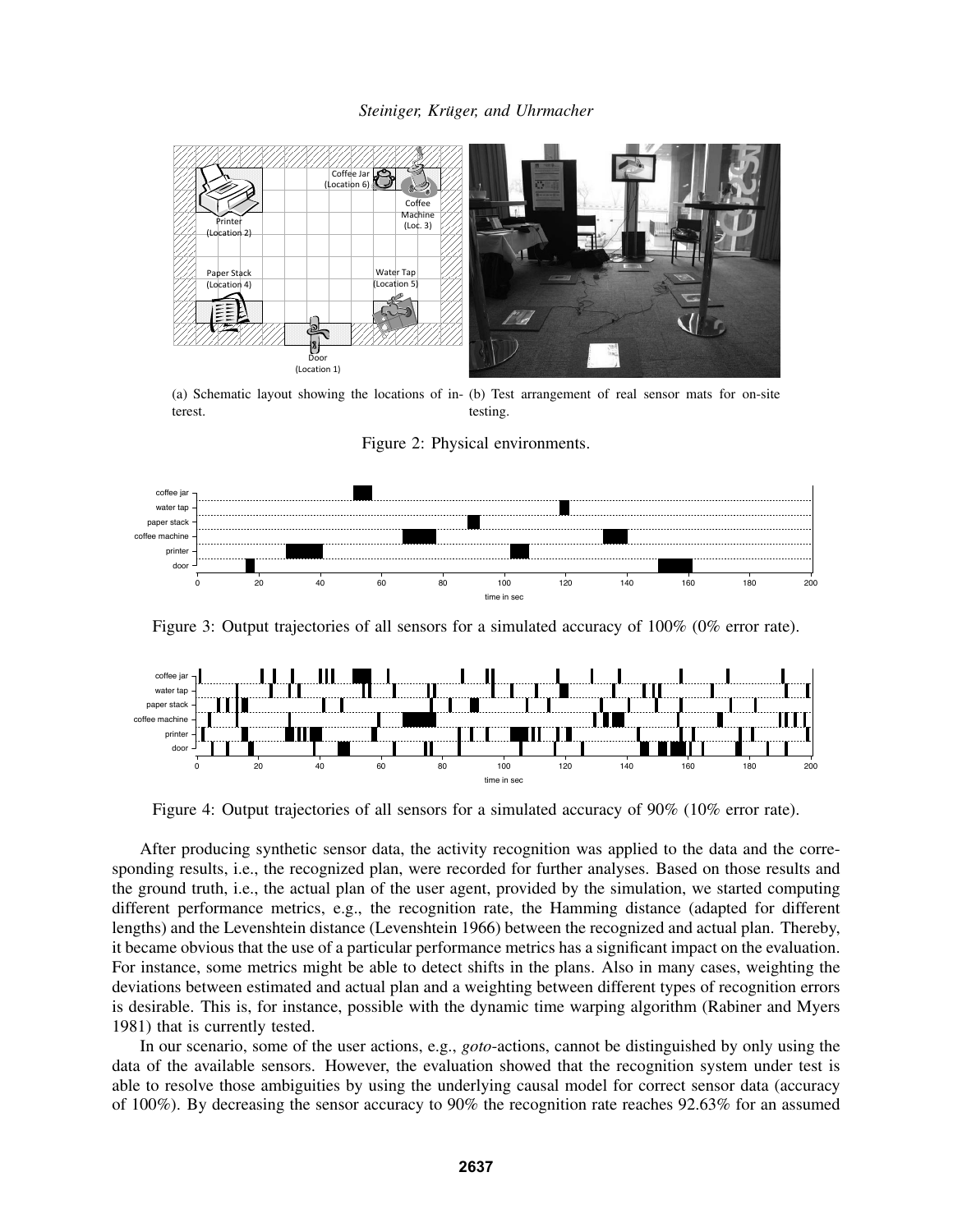sensor error of 10% in the activity recognition system. A further decrease of the accuracy down to 75% results in a recognition rate of still 80.36% for an assumed error of 25%. These results indicate that the recognition system under test seems to be robust referring to sensor errors to some extent. A thorough evaluation will be part of future work.

In Figure 5, the ground truth, i.e., the plan performed by the user agent during simulation, is shown in comparison to two recognized action sequences with the above mentioned sensor accuracies and assumed errors. For sake of readability, certain actions, e.g., *fetch water* and *fetch paper*, are combined and transitions between actions are shown in the figure. Because of the combination of actions, the given recognition rates are lower than Figure 5 indicates.



Figure 5: The solid line depicts the actual plan performed by the user agent during simulation (ground truth). The dashed lines illustrate two chosen recognized plans (estimates) for sensor accuracies of 90% and 75% and assumed errors of 10% and 25%, respectively.

### 4 CONCLUSION, DISCUSSION, AND OUTLOOK

We explored and revised  $m$ -DEVS, a modeling formalism originally designed to support multi-level modeling (Uhrmacher et al. 2007), to model and simulate agents situated in their environment and the interaction between them. The revision includes, no separation between in- and outputs, the propagation of values upwards the compositional hierarchy, and a clear separation between private and public information of components, i.e., the introduction of component interfaces that are accessible by the macro level. Now, *ml-*DEVS allows an explicit modeling of the environment and its role in providing information and enforcing constraints for the situated agents. Therefore, the formalism supports representing the environment as first-order abstraction and explicit "building block" of multi-agent systems (Weyns et al. 2005), which encapsulates clearly defined aspects and responsibilities that differ from those of the situated agents (Weyns et al. 2005).

Multi-Level-DEVS has been realized in the modeling and simulation framework JAMES II (Java-based Multipurpose Environment for Simulation II (Himmelspach and Uhrmacher 2007)) and has been put to test in a small simulation study. The question we pursue is what influence has the sensor error rate on the performance of a system that is aimed at recognizing users' activities in a smart environment and that can be parameterized with an assumed error in the actual sensor data. This study, although still quite simple and in progress, has shown to be a valuable complement to on-site testing, as extensive test data can be produced systematically and in a controlled manner. Next we will analyze the influence of heterogeneous sensor errors, i.e., certain sensors have a different accuracy than the rest, and sensor failures on the activity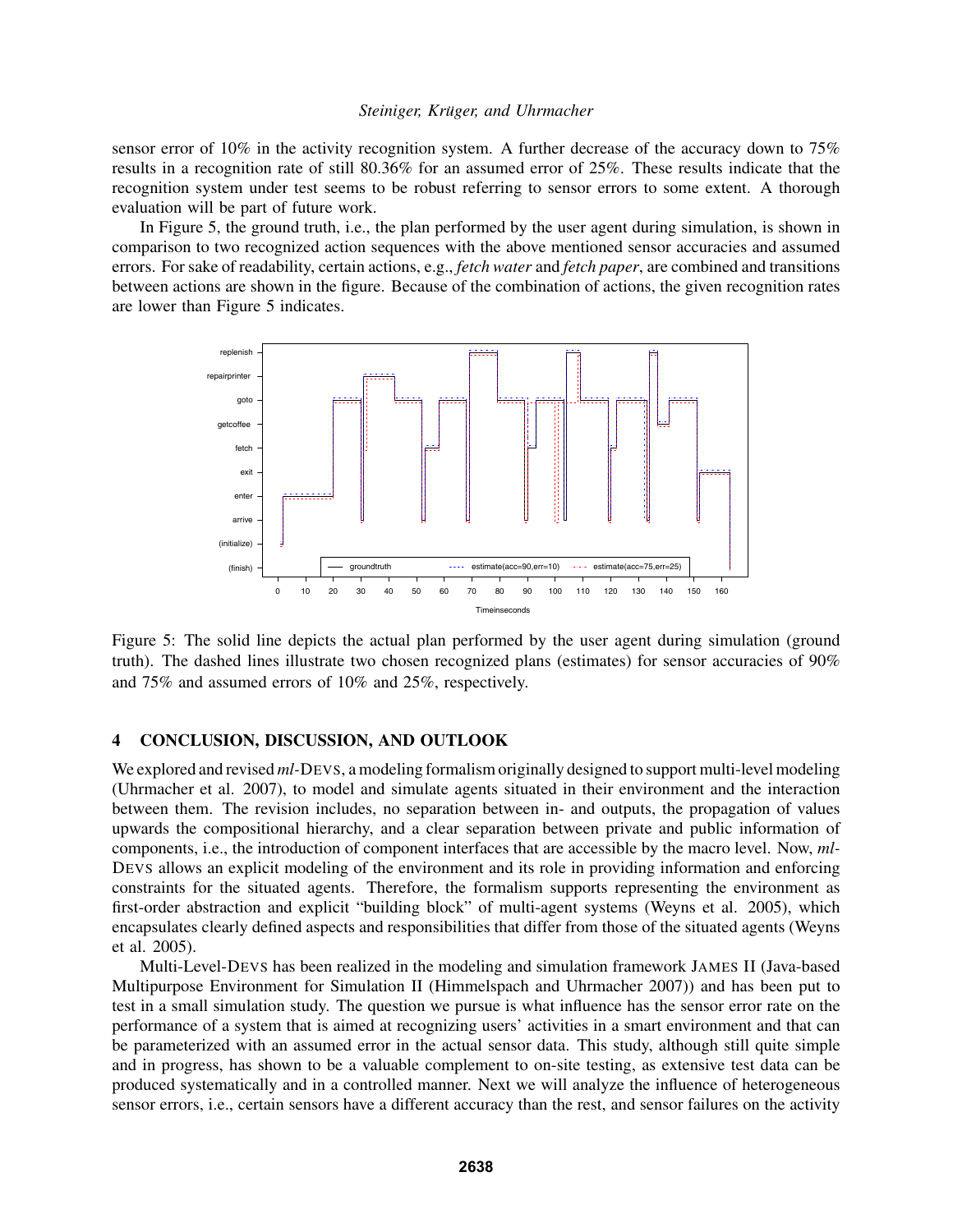recognition. In addition, other model parameters, e.g., the action durations, and the action sequence itself shall be varied to create more realistic and complex simulation experiments. The implications of different metrics shall be analyzed as well.

The ingredients that have proven of benefit in our simulation study and that we deem of general importance are: nested models with a dynamic behavior of their own at each level, dynamic (yet explicitly defined) model interfaces, an intensional definition of interactions between models, and a combination of event processing, value couplings, and invariants to tie the different levels of nesting.

However, model descriptions in *ml-*DEVS are still rather verbose. Thus, we pursue ideas of a componentbased model design to decrease the effort of creating models. To facilitate the development of models by reusing predefined model components, we are currently extending COMO (Component-based Modeling (Röhl and Uhrmacher 2008)), a component modeling and analysis framework, to support variable structures and *ml-*DEVS models in particular. COMO separates interface and composition descriptions from the actual implementation of model components and thus allows composing models solely based on this descriptions and check compositions for inconsistencies before executing them. Thereby, we will pursue a similar approach as (da Silva and de Melo 2011), which also focuses on the interactions between agents and between agents and their environment. However, whereas da Silva and de Melo (2011) do not take the implementation of the agents into account, we aim at achieving both by exploiting COMO in combination with *ml-*DEVS.

# ACKNOWLEDGMENTS

This research is supported by the German Research Foundation (DFG) within the context of the project MuSAMA (Multimodal Smart Appliance Ensembles for Mobile Applications).

### **REFERENCES**

- Barros, F. J. 1997. "Modeling Formalisms for Dynamic Structure Systems". *ACM Transactions on Modeling and Computer Simulation* 7 (4): 501–515.
- Campbell, D. T. 1974. "Downward causation in hierarchically organised biological systems". In *Studies in the philosophy of biology: reduction and related problems*, edited by F. J. Ayala and T. G. Dobzhansky, 179–186. Berkeley: University of California Press.
- da Silva, P., and A. C. V. de Melo. 2011. "A Formal Environment Model for Multi-Agent Systems". In *Formal Methods: Foundations and Applications*, edited by J. Davies, L. Silva, and A. Simao, Volume 6527 of *Lecture Notes in Computer Science*, 64–79. Berlin, Heidelberg: Springer-Verlag Berlin Heidelberg.
- Gierke, M., J. Himmelspach, M. Röhl, and A. M. Uhrmacher. 2006, September. "Modeling and Simulation of Tests for Agents". In *Multiagent System Technologies*, edited by K. Fischer, I. J. Timm, E. Andre,´ and N. Zhong, Volume 4196 of *Lecture Notes in Computer Science*, 49–60. Berlin, Germany: Springer-Verlag.
- Gierke, M., and A. M. Uhrmacher. 2005. "Modeling Elderly Behavior for Simulation-based Testing on Agent Software". In *Proceedings of the Conceptual Modeling and Simulation Conference*, edited by F. Barros, A. Bruzzone, C. Frydman, and N. Giambiasi, 159–164: SCS.
- Helleboogh, A., G. Vizzari, A. M. Uhrmacher, and F. Michel. 2007. "Modeling dynamic environments in multi-agent simulation". *Autonomous Agents and Multi-Agent Systems* 14 (1): 87–116.
- Henricksen, K., and J. Indulska. 2004, March. "Modelling and Using Imperfect Context Information". In *Proceedings of the Second IEEE Annual Conference on Pervasive Computing and Communications Workshops*, edited by S. Das, M. Kumar, and C. Becker, 33–37. Los Alamitos, CA, USA: IEEE: IEEE Computer Society.
- Himmelspach, J., and A. M. Uhrmacher. 2007, March. "Plug'n simulate". In *Proceedings of the 40th Annual Simulation Symposium*, edited by H. Karatza and T. F. Znati, 137–143. Washington, DC, USA: IEEE Computer Society.